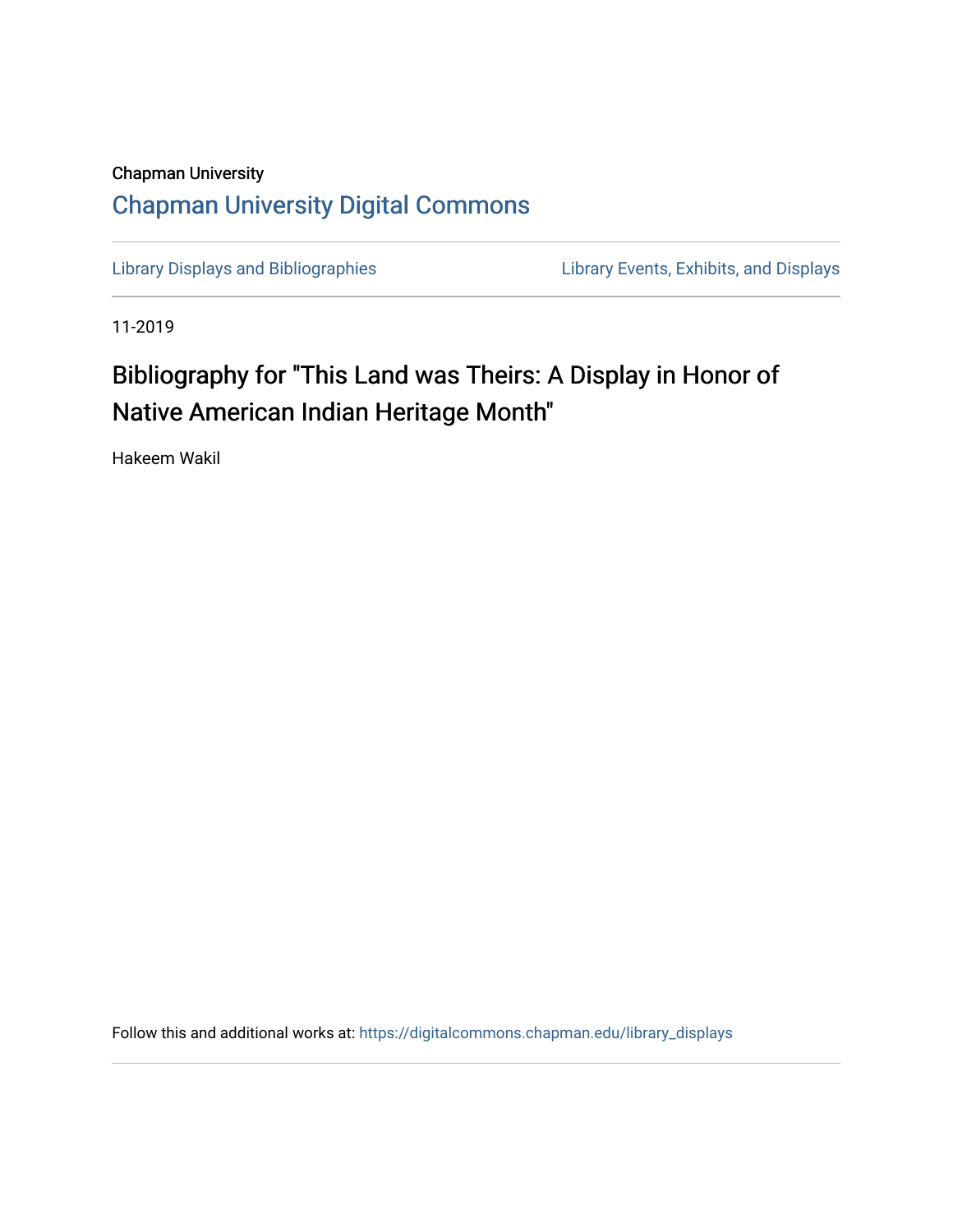## *This Land was Theirs: A display in honor of Native American Indian Heritage Month Curated by Hakeem Wakil, '20*

#### *American Indian policy in the Jacksonian*

Ronald N. Satz Call Number: E93 .S27 2002 2<sup>nd</sup> Floor Humanities Library

#### *American nations : a history of the eleven rival regional cultures of North America*

Colin Woodard Call Number: E98.F39 W66 2012 2<sup>nd</sup> Floor Humanities Library

#### *Away from home : American Indian boarding school experiences, 1879-2000*

Margaret L. Archuleta, Brenda J. Child, and K. Tsianina Lomawaima Call Number: E97.5 .A93 2004 2<sup>nd</sup> Floor Humanities Library

#### *Bad indians : a tribal memoir*

Deborah A. Miranda Call Number: E78.C15 M6 2013 2<sup>nd</sup> Floor Humanities Library

#### *Black Elk speaks : being the life story of a holy man of the Oglala Sioux*

John G. Neihardt Call Number: E99.O3 B48 2004 2<sup>nd</sup> Floor Humanities Library

## *Boarding school blues : revisiting American Indian educational experiences*

Clifford E. Trafzer, Jean A. Keller, and Lorene Sisquoc Call Number: E97 .B754 2006 2<sup>nd</sup> Floor Humanities Library

## *Critically sovereign : indigenous gender, sexuality, and feminist studies* Joanne Barker Call Number: E76.8 C75.2017 2<sup>nd</sup> Floor Humanities Library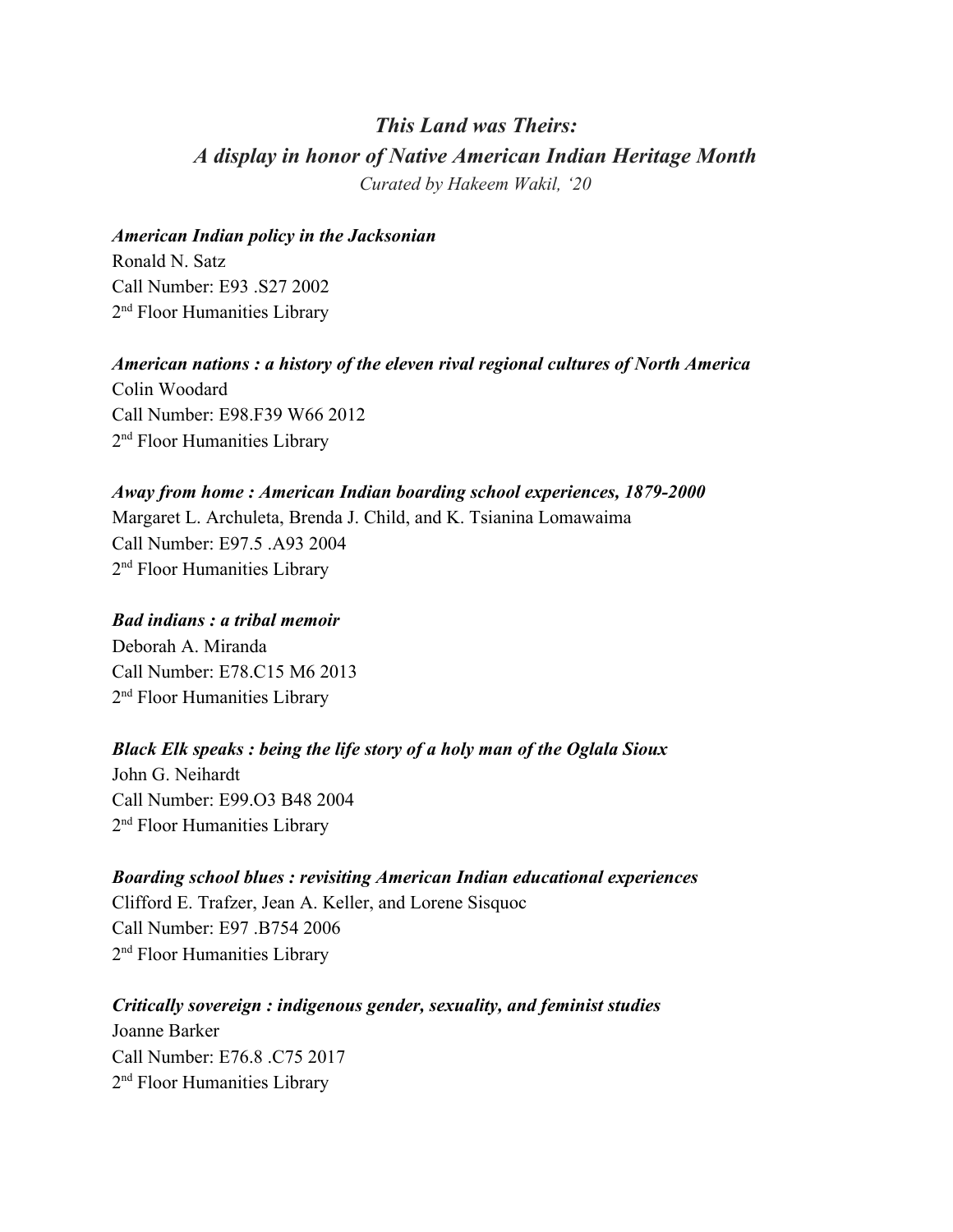*Crossbloods : bone courts, bingo, and other reports* Gerald Vizenor Call Number: E99.C6 V58 1990 2<sup>nd</sup> Floor Humanities Library

#### *The hunt for Willie Boy : Indian-hating and popular culture*

James A. Sandos and Larry E. Burgess Call Number: E99.P2 W527 1994 2<sup>nd</sup> Floor Humanities Library

*In search of the old ones : exploring the Anasazi world of the Southwest* David Roberts Call Number: E99.P9 R537 1997 2<sup>nd</sup> Floor Humanities Library

#### *Indians are people, too*

Ruth Muskrat Bronson Call Number: E77 B86 1944 2<sup>nd</sup> Floor Humanities Library

### *Indians are us? : culture and genocide in native North America*

Ward Churchill Call Number: E98.P99 C48 1994 2<sup>nd</sup> Floor Humanities Library

#### *Indigenous American women : decolonization, empowerment, activism*

Devon Abbott Mihesuah Call Number: E98.W8 M54 2003 2<sup>nd</sup> Floor Humanities Library

## *Ishi in two worlds : a biography of the last wild Indian in North America* Theodora Kroeber Call Number: E90.I8 K7 2002 2<sup>nd</sup> Floor Humanities Library

#### *Living in the Land of Death : the Choctaw Nation, 1830-1860*

Donna L. Akers Call Number: E99.C9 A34 2004 2<sup>nd</sup> Floor Humanities Library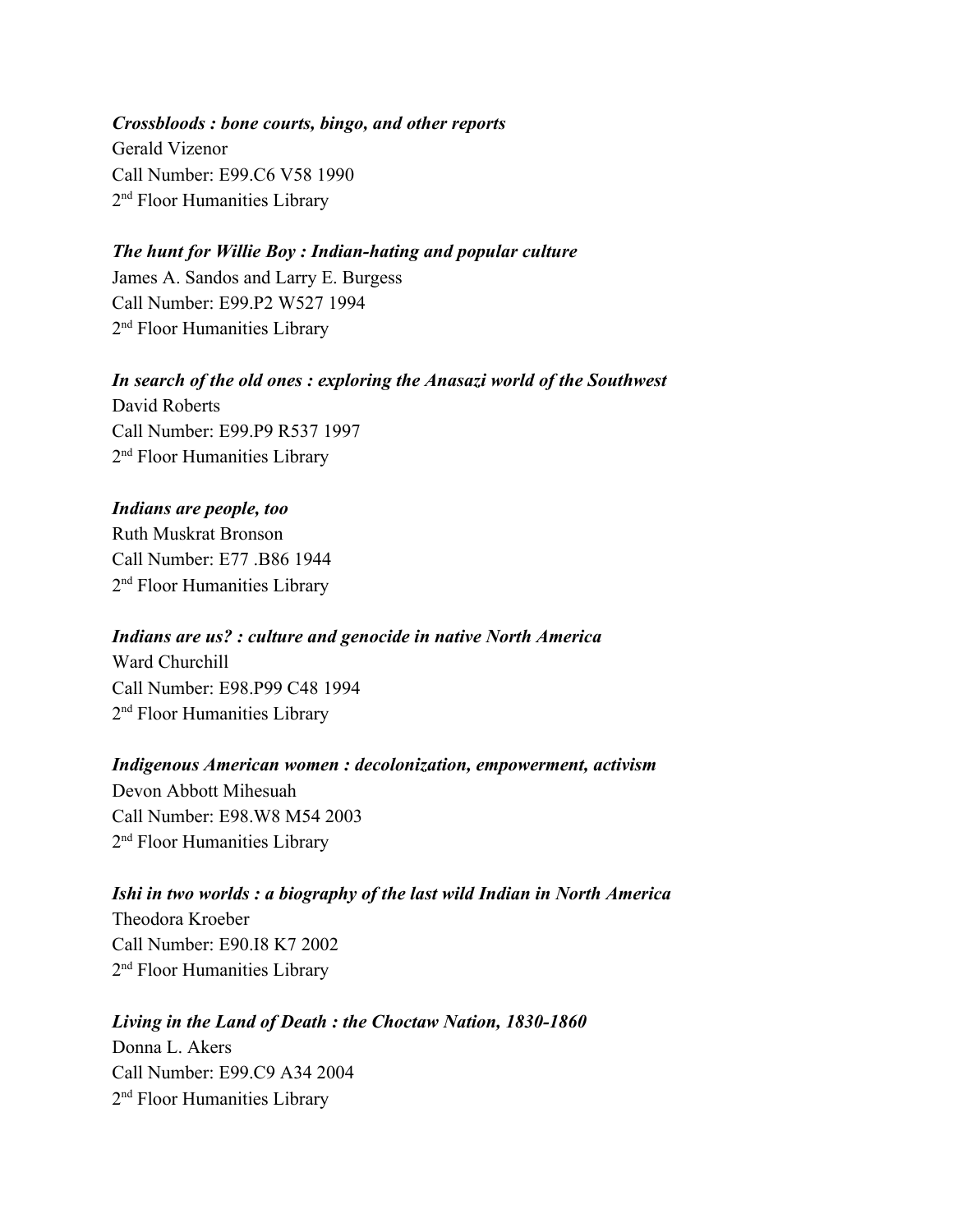*My grandfather's knocking sticks : Ojibwe family life and labor on the reservation* Brenda J. Child Call Number: E99.C6 C495 2014 2<sup>nd</sup> Floor Humanities Library

#### *Native America : a history*

Michael Leroy Oberg Call Number: E77 .O24 2010 2<sup>nd</sup> Floor Humanities Library

*Native Americans and the Christian right : the gendered politics of unlikely alliances* Andrea Smith Call Number: E98.R3 S54 2008 2<sup>nd</sup> Floor Humanities Library

#### *Native Americans of San Diego County*

Donna Bradley Call Number: E78.C15 B655 2009 2<sup>nd</sup> Floor Humanities Library

### *Native hubs : culture, community, and belonging in Silicon Valley and beyond* Renya K. Ramirez

Call Number: E78.C15 R334 2007 2<sup>nd</sup> Floor Humanities Library

#### *The natural world of the California Indians*

Robert F. Heizer and Albert B. Elsasser Call Number: E78.C15 H433 1980 2<sup>nd</sup> Floor Humanities Library

#### *Of Earth and elders : visions and voices from native America*

Serle Chapman Call Number: E77 .C42 1998 2<sup>nd</sup> Floor Humanities Library

#### *Ohitika woman*

Mary Brave Bird Call Number: E99.B8 B733 1994 2<sup>nd</sup> Floor Humanities Library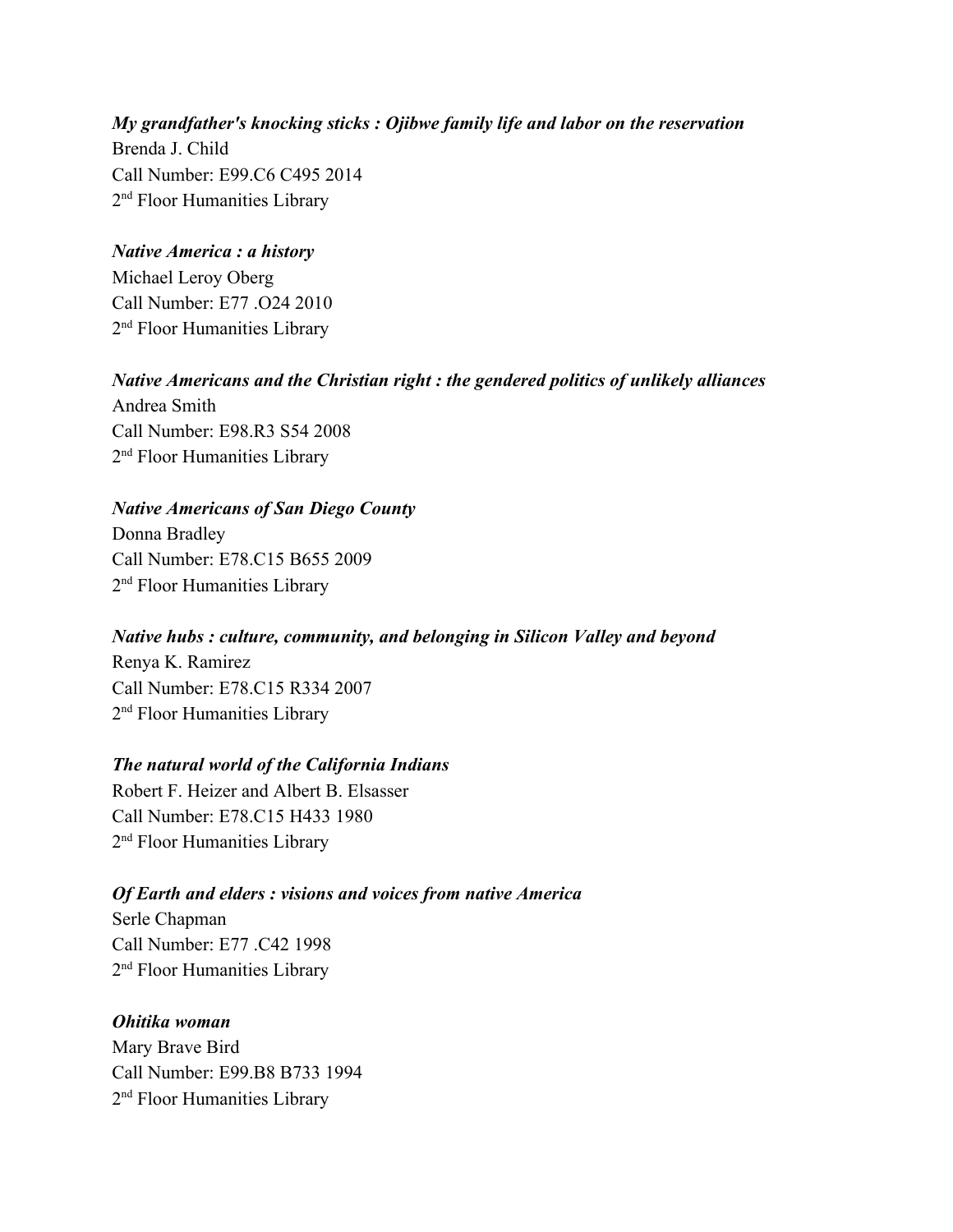*Our box was full : an ethnography for the Delgamuukw plaintiffs* Richard Daly Call Number: E99.K55 D34 2005 2<sup>nd</sup> Floor Humanities Library

#### *Queer indigenous studies : critical interventions in theory, politics, and literatur*

Qwo-Li Driskill Call Number: E98.S48 Q84 2011 2<sup>nd</sup> Floor Humanities Library

#### *Reaching Keet Seel : ruin's echo and the Anasazi*

Reg Saner Call Number: E99.P9 S189 1998 2<sup>nd</sup> Floor Humanities Library

## *Sacred places in North America : a journey into the medicine wheel*

Courtney Milne Call Number: E77.9 .M54 1995 2<sup>nd</sup> Floor Humanities Library

## *Saints and citizens : indigenous histories of colonial missions and Mexican California* Lisbeth Haas Call Number: E78.C15 H225 2014

2<sup>nd</sup> Floor Humanities Library

#### *Serving Native American students*

Mary Jo Tippeconnic Fox, Shelly C. Lowe, George S. McClellan Call Number: E97 .S47 2005 2<sup>nd</sup> Floor Humanities Library

#### *Standing in the light : a Lakota way of seeing*

Severt Young Bear and R.D. Theisz Call Number: E99.D1 Y688 1996 2<sup>nd</sup> Floor Humanities Library

#### *This land was theirs : a study of Native North Americans*

Wendell H. Oswalt Call Number: E77 .O8 2005 2<sup>nd</sup> Floor Humanities Library